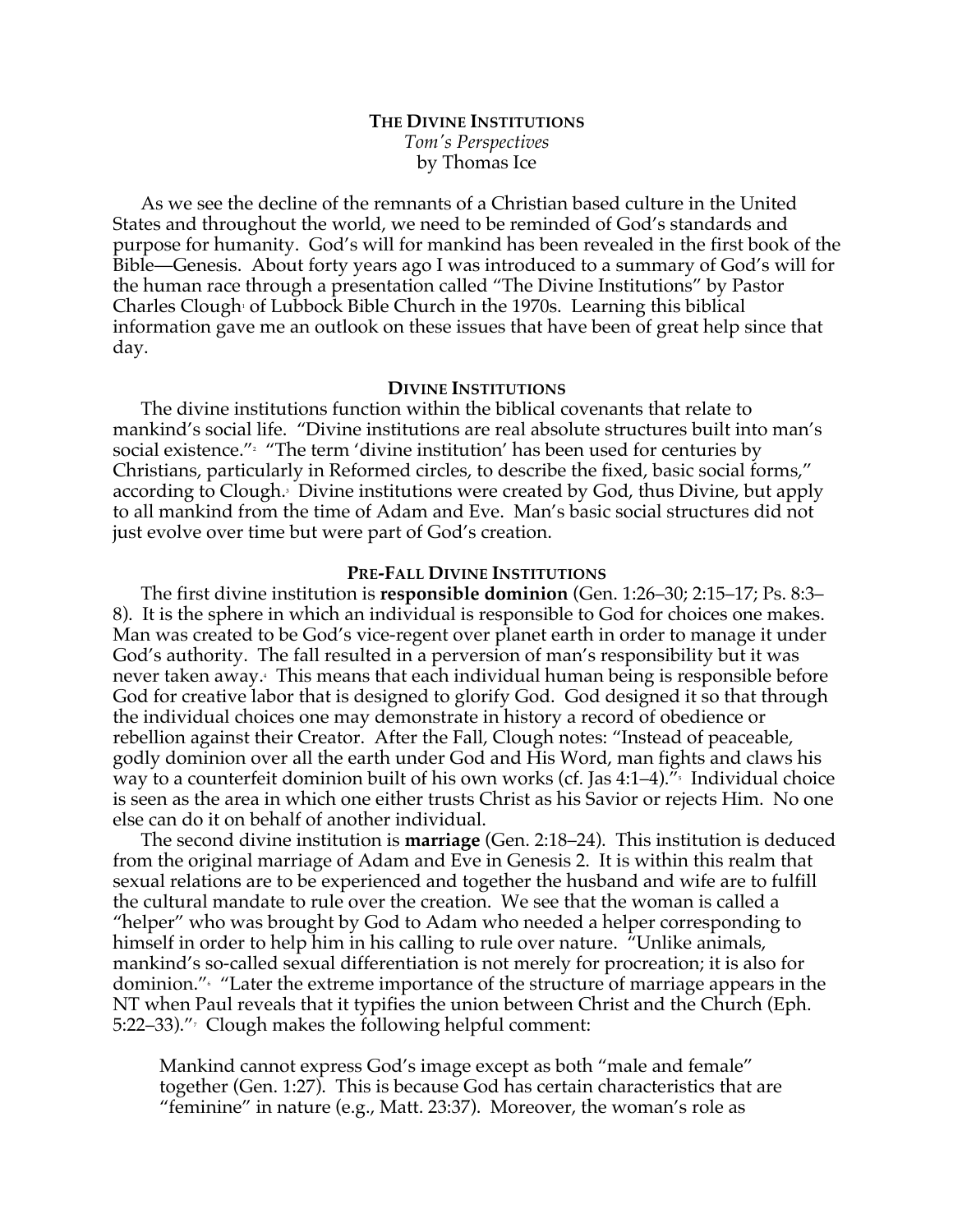"helper" in Genesis 2:18 is not meant to be a demeaning, secondary one. The term used for "helper" elsewhere is used of God Himself (Exod. 18:4; Deut.  $33:7)$ ...

Undeniably, however, the Bible places emphasis upon the man as the one who receives his calling from God which then shapes his choice of wife.... Together in a division of labor man and wife separate from their own family, in contrast to an extended family, does a young man have to face full leadership responsibility directly under God.<sup>8</sup>

The third divine institution is built upon the first two and is that of **family**. "In the Bible it is the family, not the individual, that is the basic unit of society (property, for example, is titled under the Mosaic Law to families)." "Family exists for training of the next generation (cf. Exod. 20:12; Deut. 6:4–9; Eph. 6:1–4)."<sup>10</sup> Family is the institution responsible for continuing each family legacy by being responsible for education and wealth. Even if a family chooses to use surrogate teachers, the family is responsible for seeing that a child is properly educated. Clough tells us:

Family and marriage cannot be separated from dominion. Where dominion is perverted and the environment ruined, starvation and poverty follow. Where marriage is dishonored and where families are broken, society collapses. No amount of laws, programs, or "redefinitions" of marriage and family can save the day. God designed the divine institutions to provide dominion and prosperity.<sup>11</sup>

The Fall did not change any of the divine institutions, instead it corrupted man who misuses them. Clough explains:

When faced with the corruption in each of these social structures, fallen man responds in several ways. One way is to reinterpret the struggles with sin in terms of economics (Marx's "class war") or of race (white and black racists) or of psychology (Freud and others). Another cope-out is to abandon the institutions themselves as outdated, arbitrary social "conventions" that need "re-engineering". All such responses, however, are costly failures to the societies that try them. In the end, they reflect the pagan mindset that denies the responsibility of the fall and the abnormality of evil. $\alpha$ 

### **POST FALL DIVINE INSTITUTIONS**

At least two more divine institutions were established after the Fall of man into sin. Both were instituted after the Flood and were designed to restrain evil in a fallen world. The first three divine institutions are the positive or productive ones of society, while the last two are negative, designed to restrain evil in a fallen world.

The fourth divine institution is **civil government** whereby God transferred to man through the Noahic Covenant the responsibility to exercise kingdom authority in order to help restrain evil after the Flood (Gen. 9:5–6). Before the Flood man could not execute judgment upon evil as seen in the way in which God commanded man to deal with Cain's murder of Abel (Gen. 4:9–15). This divine institution is based upon capital punishment (Gen. 9:5–6) and is for the purpose of restraining evil (Rom. 13:3–4). Lesser judicial authority is implied in the God-given command for civil institutions to exact a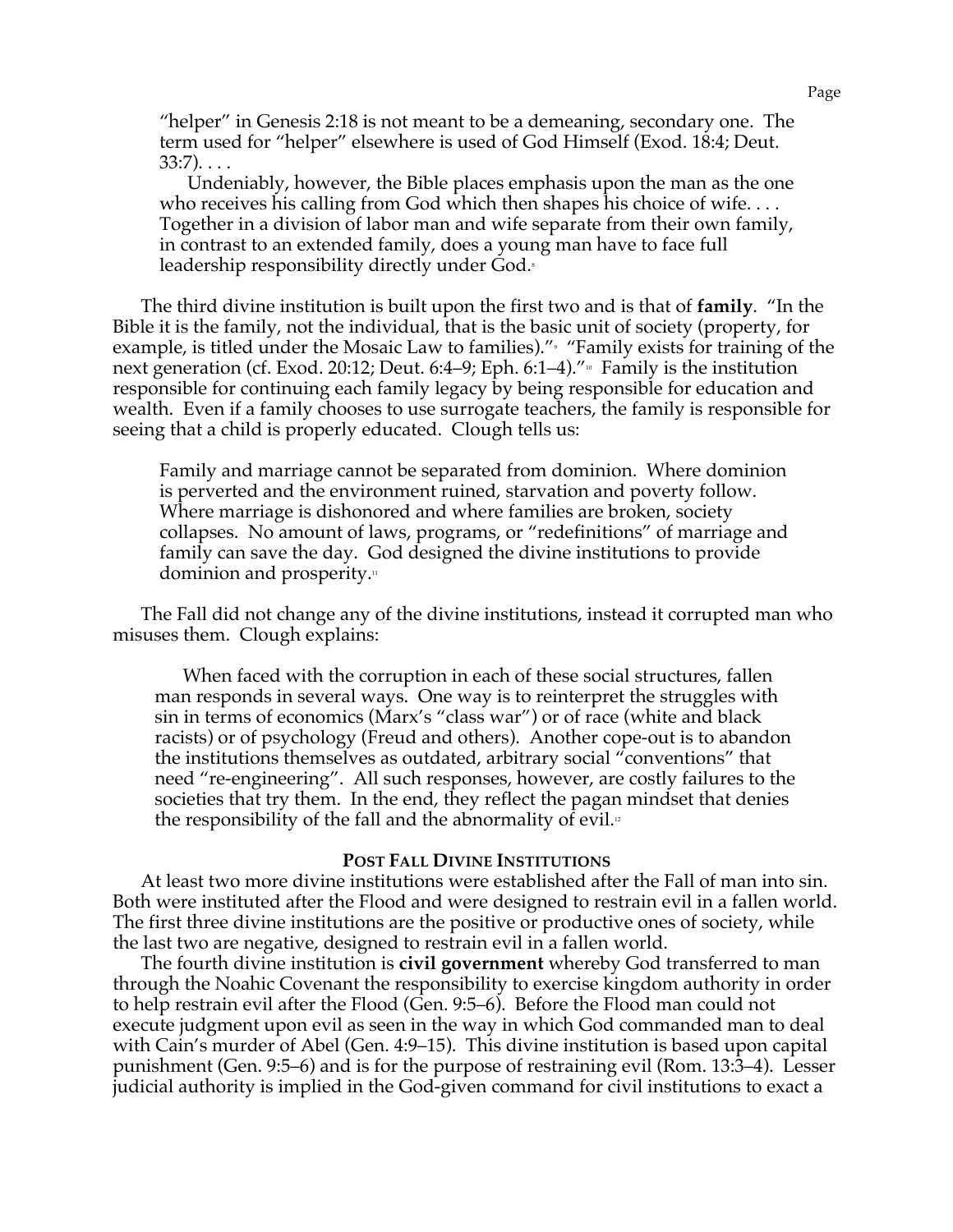life for life. Even though capital punishment has grown distasteful to apostate Western culture, it is still the basis for God's establishment of civil government.<sup>13</sup>

The fifth divine institution is **tribal diversity** or **nationalism**, which was also established after the Flood in order to promote social stability in a fallen world (see Gen. 9:25–27 and compare with Gen. 10—11 and Deut. 32:8). Notice this is not racial diversity but tribal diversity. This divine institution does not involve race but tribes or families. "Throughout the postdiluvian period," explains Clough, "God preserved man's social stability and health by playing off one group or tribe against another to maximize true progress and retard the influence of evil (cf. Acts 17:26–27).<sup> $\mu$ </sup>

Tribal diversity was implemented through the confusion of languages at the Tower of Babel (Gen. 11:1–9). Why did God want to separate mankind? Many believe mankind should come together in unity. Genesis 11:6 explains why God confused human language as follows: "And the LORD said, 'Behold, they are one people, and they all have the same language. And this is what they began to do, and now nothing which they purpose to do will be impossible for them.'" Thus, the only reason why humanity wants to unite itself is in order to more effectively rebel against God, as seen in the Tower of Babel incident. This is why current history is moving toward globalism as we move further from God and is why the goal of Antichrist in the tribulation is to forge together a one-world government set against the plan and purposes of God. The tribulation will end with God's direct intervention and judgment, as at the Flood. In the mean time, God slows down man's collective rebellion through civil government and tribal diversity.

The purpose for tribal diversity can be illustrated by differences between large boat hulls. Until about 120 years ago, all large sea going vessels had a single large hull. If a large enough hole developed in the hull then often the ship would sink as it filled up with water. Then ship builders started building multiple compartments in large ships with the belief that if there developed a hole in one compartment then the other compartments could keep the ship afloat. So it is with mankind! If one tribe became corrupt then God did not need to judge the whole world. He could use other peoples to judge that tribe without needing worldwide judgment. This is one way God manages the nations between the Flood and His second coming.

#### **CONCLUSION**

We see from this biblical approach to government and society that it first of all is consistent with the theological principles of dispensationalism. Thus, one's social and political responsibilities are individual, except for the care of widows by the church (1 Tim. 5). These responsibilities were given through the divine institutions to all mankind either at Creation or after the Flood. This understanding produces a conservative view of government and looks to individual responsibility, marriage, and the family as the productive sectors in a society. Since civil government's primary responsibility is to restrain evil so that the pre-Fall institutions can be productive, the Bible does not support any form of government planning or interference in the productive institutions. During the current church age, an individual believer sould function socially within the framework of the divine institutions while taking into account whatever commands are given him as a member of the church, the Body of Christ. Maranatha!